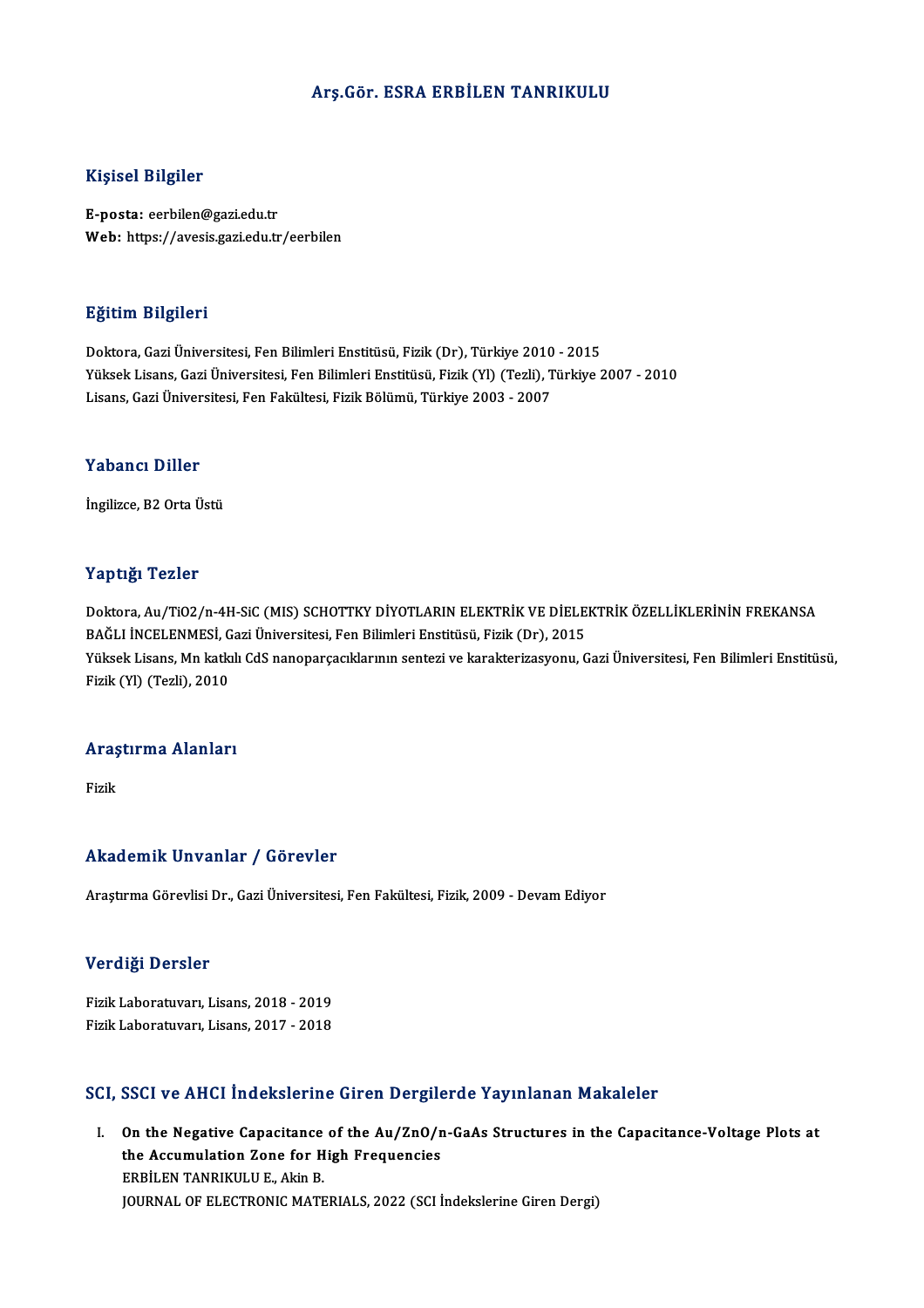- II. On the changes in the dielectric, electric modulus, and ac electrical-conductivity in the<br>AL(CC20)H(22)O17) (p.Si.(MBS) structures in wide nange of frequency and veltage On the changes in the dielectric, electric modulus, and ac electrical-conductivity in th<br>Al/(C(29)H(32)O17)/p-Si (MPS) structures in wide range of frequency and voltage<br>FRRILEN TANDIKULLE Vorickin S.A ERBİLEN TANRIKULU E., Yeriskin S. A.<br>PHYSICA B-CONDENSED MATTER, cilt.623, 2021 (SCI İndekslerine Giren Dergi)  $\text{Al}/\text{(C}(29)\text{H}(32)017)/p$ -Si (MPS) structures in wide range of frequency and voltage
	-
- ERBİLEN TANRIKULU E., Yeriskin S. A.<br>PHYSICA B-CONDENSED MATTER, cilt.623, 2021 (SCI İndekslerine Giren Dergi)<br>III. The study on negative dielectric properties of Al/PVA (Zn-doped)/p-Si (MPS) capacitors<br>Demireson S. Tanril PHYSICA B-CONDENSED MATTER, cilf<br>The study on negative dielectric<br>Demirezen S., Tanrikulu E., Altindal Ş.<br>INDIAN JOUPNAL OF PHYSICS cilt 93 The study on negative dielectric properties of Al/PVA (Zn-doped)/p-Si (MPS) can<br>Demirezen S., Tanrikulu E., Altindal Ş.<br>INDIAN JOURNAL OF PHYSICS, cilt.93, sa.6, ss.739-747, 2019 (SCI İndekslerine Giren Dergi)<br>Properation Demirezen S., Tanrikulu E., Altindal Ş.<br>INDIAN JOURNAL OF PHYSICS, cilt.93, sa.6, ss.739-747, 2019 (SCI İndekslerine Giren Dergi)<br>IV. Preparation of (CuS–PVA) interlayer and the investigation their structural, morphologica
	-
- INDIAN JOURNAL OF PHYSICS, cilt.93, sa.6, ss.739-747, 2019 (SCI İndekslerine Giren Dergi)<br>Preparation of (CuS–PVA) interlayer and the investigation their structural, morphological and<br>optical properties and frequency depen Preparatio<br>optical pro<br>structures<br>EPP<sup>it EN TA</sub></sup> optical properties and frequency dependent electrical<br>structures<br>ERBİLEN TANRIKULU E., ALTINDAL Ş., Azizian-Kalandaragh Y.<br>Journal of Matorials Science: Matorials in Electronics cilt 20, se

structures<br>ERBİLEN TANRIKULU E., ALTINDAL Ş., Azizian-Kalandaragh Y.<br>Journal of Materials Science: Materials in Electronics, cilt.29, sa.14, ss.11801-11811, 2018 (SCI Expanded<br>İndekslerine Giren Dergi) ERBİLEN TANRIKULU E., ALTINDAL Ş., Azizian-Kalandaragh Y. Journal of Materials Science: Materials in Electronics, cilt.29, sa.14, ss.11801-11811, 2018 (SCI Expanded<br>
indekslerine Giren Dergi)<br>
V. On the anomalous peak and negative capacitance in the capacitance-voltage (C-V) plot

İndekslerine Giren Dergi)<br>On the anomalous peak and ne<br>Zn-PVA)/p-Si (MPS) structure<br>Tenrilplu E. Demiregen S. Altindel On the anomalous peak and negative ca<br>Zn-PVA)/p-Si (MPS) structure<br>Tanrikulu E., Demirezen S., Altindal Ş., Uslu I.<br>JOUPNAL OF MATERIALS SCIENCE MATERIA

Zn-PVA)/p-Si (MPS) structure<br>Tanrikulu E., Demirezen S., Altindal Ş., Uslu I.<br>JOURNAL OF MATERIALS SCIENCE-MATERIALS IN ELECTRONICS, cilt.29, sa.4, ss.2890-2898, 2018 (SCI<br>İndekalerine Ciren Dergi) Tanrikulu E., Demirezen S.<br>JOURNAL OF MATERIALS<br>İndekslerine Giren Dergi)<br>Electrical characterinat JOURNAL OF MATERIALS SCIENCE-MATERIALS IN ELECTRONICS, cilt.29, sa.4, ss.2890<br>
indekslerine Giren Dergi)<br>
VI. Electrical characterization of MIS diode prepared by magnetron sputtering<br>
Topsilulu H. TATARQČIJI A. Topsilulu

- İndekslerine Giren Dergi)<br>Electrical characterization of MIS diode prepare<br>Tanrikulu H., TATAROĞLU A., Tanrikulu E., Ulusan A. B.<br>INDIAN IOURNAL OF PURE & APRLIED PUYSICS, sil: 56 Electrical characterization of MIS diode prepared by magnetron sputtering<br>Tanrikulu H., TATAROĞLU A., Tanrikulu E., Ulusan A. B.<br>INDIAN JOURNAL OF PURE & APPLIED PHYSICS, cilt.56, sa.2, ss.142-148, 2018 (SCI İndekslerine G
- Tanrikulu H., TATAROĞLU A., Tanrikulu E., Ulusan A. B.<br>INDIAN JOURNAL OF PURE & APPLIED PHYSICS, cilt.56, sa.2, ss.142-148, 2018 (SCI İndekslerine Giren Dergi)<br>VII. Analysis of electrical characteristics and conduction mec (MDIAN JOURNAL OF PURE & APPLIED PHY<br>Analysis of electrical characteristics at<br>(MPS) structure at room temperature<br>Tanrilath E. Demirezen S. Altindal A. Halu Tanrikulu E., Demirezen S., Altindal A., Uslu I. (MPS) structure at room temperature<br>Tanrikulu E., Demirezen S., Altindal A., Uslu I.<br>JOURNAL OF MATERIALS SCIENCE-MATERIALS IN ELECTRONICS, cilt.28, sa.12, ss.8844-8856, 2017 (SCI<br>İndekslerine Ciren Dergi) Tanrikulu E., Demirezen S.<br>JOURNAL OF MATERIALS<br>İndekslerine Giren Dergi)<br>Frequency and veltage JOURNAL OF MATERIALS SCIENCE-MATERIALS IN ELECTRONICS, cilt.28, sa.12, ss.8844-8856, 2017 (SCI<br>Indekslerine Giren Dergi)<br>VIII. Frequency and voltage dependence of electric and dielectric properties of Au/TiO2/n-4H-SiC (met
- indekslerine Giren Dergi)<br>Frequency and voltage dependence of electric and diele<br>insulator-semiconductor) type Schottky barrier diodes<br>Tenrilplu F. Vildig D. E. Cunon A. Altindel S. Frequency and voltage dependence of e<br>insulator-semiconductor) type Schottky<br>Tanrikulu E., Yildiz D. E. , Gunen A., Altindal Ş.<br>PHYSICA SCRIPTA silt 90. sa 9. 2015 (SCL Ind insulator-semiconductor) type Schottky barrier diodes<br>Tanrikulu E., Yildiz D. E., Gunen A., Altindal Ş.<br>PHYSICA SCRIPTA, cilt.90, sa.9, 2015 (SCI İndekslerine Giren Dergi)
- IX. Analysis of temperature dependent current-conduction mechanisms in Au/TiO2/n-4H-SiC PHYSICA SCRIPTA, cilt.90, sa.9, 2015 (SCI İndekslerine Giren Dergi)<br>Analysis of temperature dependent current-conduction mechan<br>(metal/insulator/semiconductor) type Schottky barrier diodes<br>Aliaky S. Alindal S. Tenrilplu E. Analysis of temperature dependent cu<br>(metal/insulator/semiconductor) type<br>Alialy S., Altindal Ş., Tanrikulu E., Yildiz D. E.<br>JOUPMAL OF APPLIED BUYSICS silt 116, 88 (metal/insulator/semiconductor) type Schottky barrier diodes<br>Alialy S., Altindal Ş., Tanrikulu E., Yildiz D. E.<br>JOURNAL OF APPLIED PHYSICS, cilt.116, sa.8, 2014 (SCI İndekslerine Giren Dergi)<br>Effect of wanadium substitutio Alialy S., Altindal Ș., Tanrikulu E., Yildiz D. E.<br>JOURNAL OF APPLIED PHYSICS, cilt.116, sa.8, 2014 (SCI İndekslerine Giren Dergi)<br>X. Effect of vanadium substitution on the microstructural and superconducting properties of
- JOURNAL OF APPLIED PHYSICS, cilt.116, sa.8,<br>Effect of vanadium substitution on the r<br>Tl2Ba2Ca2-xVxCu3Oy superconductors Effect of vanadium substitution on the<br>Tl2Ba2Ca2-xVxCu3Oy superconductor:<br>Erbilen E., Cavdar Ş., KORALAY H., Gunen A.<br>PHYSICA P. CONDENSED MATTER, silt 413, 4 T12Ba2Ca2-xVxCu3Oy superconductors<br>Erbilen E., Cavdar Ş., KORALAY H., Gunen A.<br>PHYSICA B-CONDENSED MATTER, cilt.413, ss.36-39, 2013 (SCI İndekslerine Giren Dergi)

### Diğer Dergilerde Yayınlanan Makaleler

Iger Dergilerde Yayınlanan Makaleler<br>I. Investigation of the Voltage Dependent Surface States and Their Relaxation Time of the Al/CdZnO/p-<br>Si (MIS) Structure Via Admittance Method I Bergherde Tdymanam Makdreier<br>Investigation of the Voltage Dependent Sur<br>Si (MIS) Structure Via Admittance Method Investigation of the V<br>Si (MIS) Structure Via<br>ERBİLEN TANRIKULU E.<br>Journal of the Institute o Si (MIS) Structure Via Admittance Method<br>ERBİLEN TANRIKULU E.<br>Journal of the Institute of Science and Technology, cilt.9, ss.1359-1366, 2019 (Diğer Kurumların Hakemli Dergileri)

## 1901 yournal of the institute of Science and Technology, clit.9, ss.1359-1366, 2019<br>Hakemli Kongre / Sempozyum Bildiri Kitaplarında Yer Alan Yayınlar akemli Kongre / Sempozyum Bildiri Kitaplarında Yer Alan Yayınla<br>I. The effect of series resistance (Rs) on the C-V and G/w-V characteristics